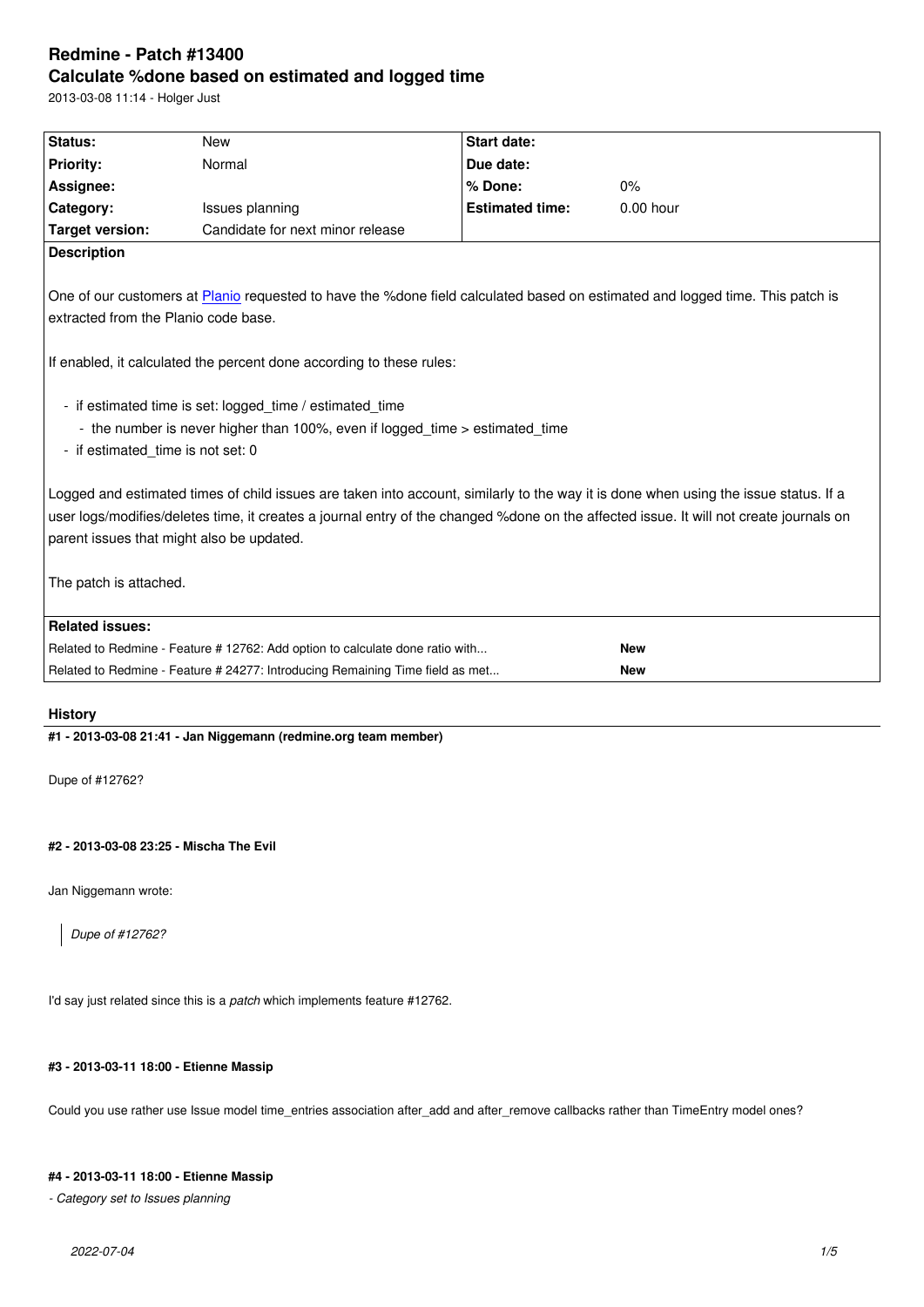#### **#5 - 2013-03-11 20:04 - Holger Just**

Etienne Massip wrote:

*Could you use rather use Issue model time\_entries association after\_add and after\_remove callbacks rather than TimeEntry model ones?*

Well, you can add/edit/delete time entries all without even touching an issue. I'm not sure how that is supposed to work as in this case, the issues isn't even loaded.

Also one tiny remark which I forgot above: the patch is against Redmine 1.4.7. If this is something that should go into the core, I could probably port that to 2.2 (haven't tested it there).

#### **#6 - 2013-03-11 20:43 - Etienne Massip**

Holger Just wrote:

*Also one tiny remark which I forgot above: the patch is against Redmine 1.4.7. If this is something that should go into the core, I could probably port that to 2.2 (haven't tested it there).*

I think it would have its place in core so it would be great to have this patch against a recent trunk revision.

### **#7 - 2013-03-12 11:57 - Etienne Massip**

Holger Just wrote:

*Etienne Massip wrote:*

*Could you use rather use Issue model time\_entries association after\_add and after\_remove callbacks rather than TimeEntry model ones?*

*Well, you can add/edit/delete time entries all without even touching an issue. I'm not sure how that is supposed to work as in this case, the issues isn't even loaded.*

I didn't think that the actual TimeEntry model was this much tied to the issue the time entry belongs to, looking a bit more deeply in its code, it's very OK like you did.

### **#8 - 2013-03-14 04:57 - Mischa The Evil**

FTR: related and duplicating issues are listed in [[DoneRatio\_issues\_overview]].

# **#9 - 2013-08-03 16:53 - Toshi MARUYAMA**

*- File issue-13400-trunk-r9702.diff added*

attachment:0001-patch.diff seems for trunk r9702.

I removed languages except en and de.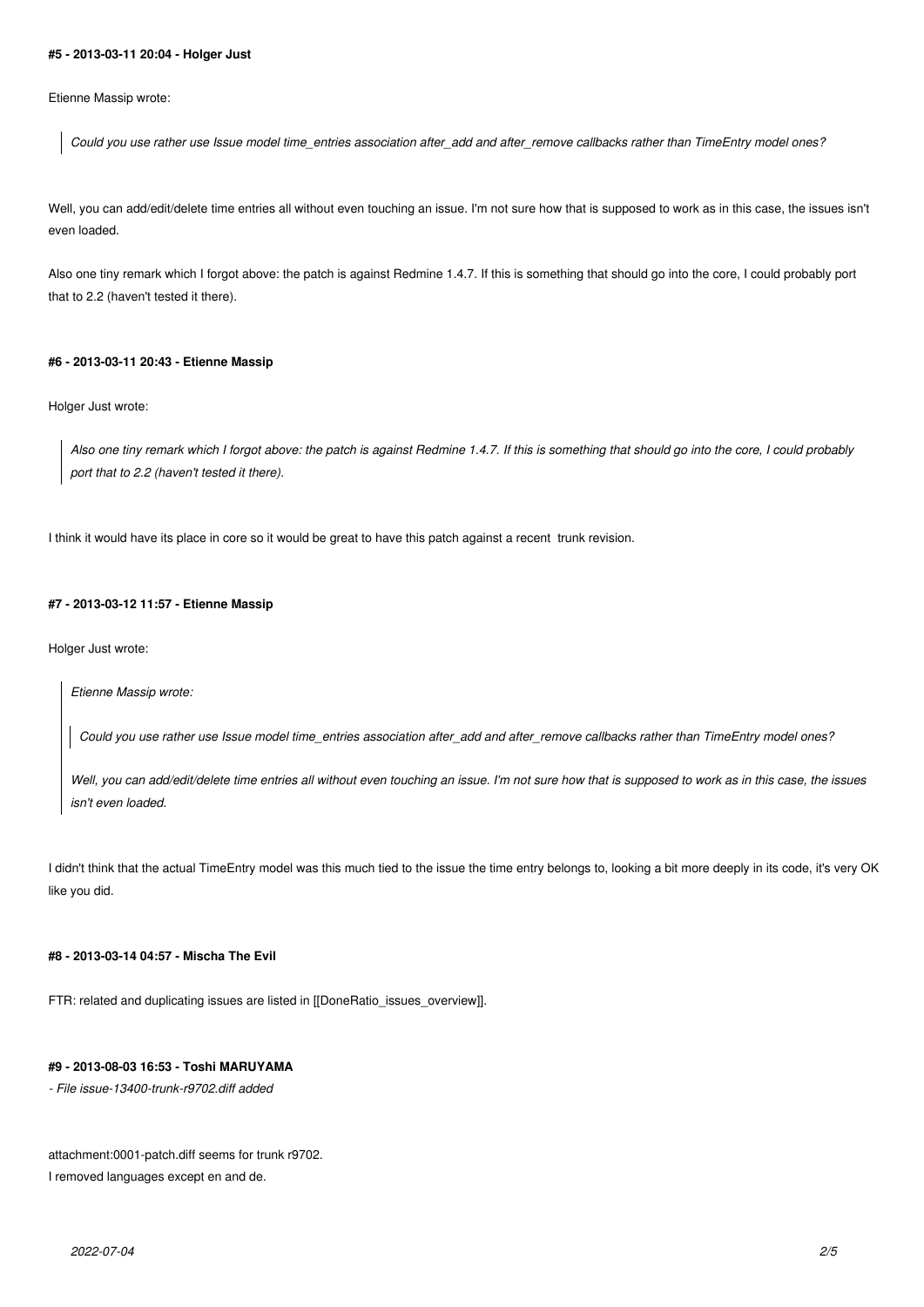# **#10 - 2013-08-03 17:44 - Toshi MARUYAMA**

*- File issue-13400-trunk-r12075.diff added*

This is a patch rebased to trunk r12075.

#### **#11 - 2015-03-20 11:31 - Vincent Adelé**

I applied the patch issue-13400-trunk-r12075.diff on Redmine 2.4.2.stable with success but I get that error when submitting an issue:

NameError (undefined local variable or method `update\_done\_ratio\_from\_issue\_status' for #<Issue:0x007f6a2ca42408>): app/models/issue.rb:165:in `create\_or\_update' app/controllers/issues\_controller.rb:470:in `block in save\_issue\_with\_child\_records' app/controllers/issues\_controller.rb:458:in `save\_issue\_with\_child\_records' app/controllers/issues\_controller.rb:184:in `update'

Is there any other solution to get this feature on 2.4.2 ?

# **#12 - 2015-05-12 20:03 - Peter Drábik**

Vincent Adelé wrote:

*I applied the patch issue-13400-trunk-r12075.diff on Redmine 2.4.2.stable with success but I get that error when submitting an issue: [...]*

*Is there any other solution to get this feature on 2.4.2 ?*

I have this problem on 3.0.2 and I need this feature

# **#13 - 2018-07-12 16:56 - Gregor Schmidt**

*- File 0001-Calculate-done\_ratio-based-on-logged-time.patch added*

I recently came across this issue while working at Planio. I've rebased Holger's patch and added some tests.

It would be great, if this feature suggestion could be reconsidered.

#### **#14 - 2018-07-12 17:36 - Holger Just**

*- Target version set to Candidate for next minor release*

Thank you Gregor for working on this. I think this is a great addition.

I'm setting the version to Candidate for next minor release, especially in the light of [[DoneRatio issues overview]].